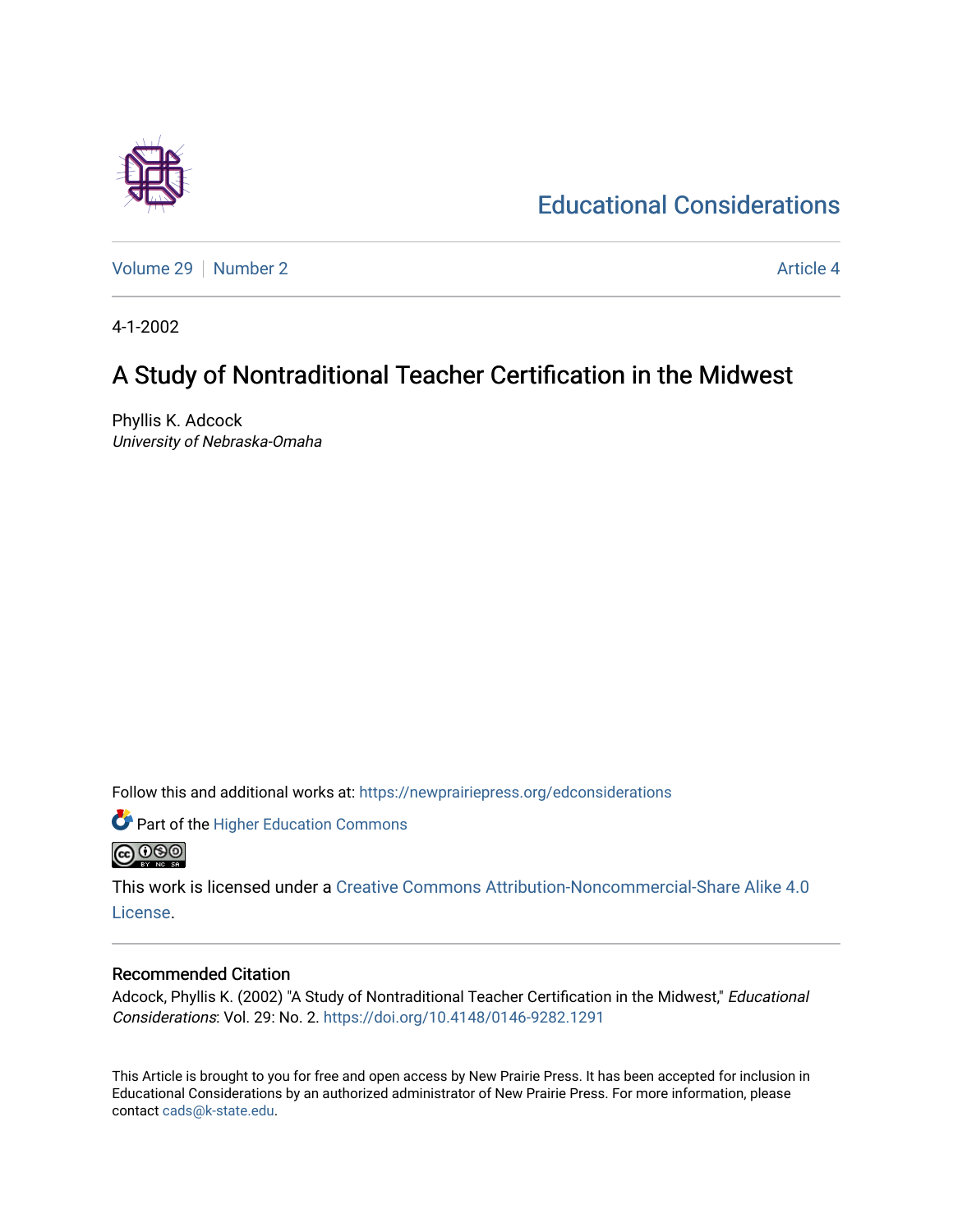# **A Study of Nontraditional Teacher Certification in the Midwest**

### **Phyllis K. Adcock**

#### **Introduction**

 In the next 10 years, there will be a need to hire over two million teachers, due to increases in K-12 enrollment, retiring teachers, and attrition of new teachers. Enrollment in our schools will be greater than at the peak enrollment of baby boomers during the 1950s. As enrollments increase, it should be noted that one quarter of all teachers are over 50 years of age and will soon be retiring (Hussar, 1999). In the editorial section 1998 *Journal of Teacher Education*, the ACCTE stated that "member institutions are not experiencing sufficient increases in enrollment to begin to meet the projected increased demand for teachers" (p. 163).

 Whether these shortages are widespread or if they exist only in certain subject matters or geographical areas (Feistritzer, 1998a), educators do not want to fall back on the practices of the 1960. During that time, emergency certification was used to deal with major teacher shortages, particularly in the vocational educational programs (Erekson & Barr, 1985). These solutions did solve the teacher shortage problems then, but at the expense of positive learning opportunities for students (Darling-Hammond, 1999, Wise, 1999). Educators need to find better ways of dealing with teacher shortages to prevent this same problem from occurring again in the future (Ducharme  $6$ Ducharme, 1998).

 The shortage of teachers places the federal government in a situation it has never been involved in before concerning the certification of teachers (Henke, Rollefson, & Gruber, 1999). The federal government is considering supporting types of alternative certification programs to help with the demand for new teachers. Martin and Shoho (1999) argued that alternative certification, which is one form of nontraditional certification, is one of the most politically popular answers to recruit new teachers. This support is not only for alternative certification programs, but for emergency certification as well.

#### **Certification of Teachers**

 Traditional certification is defined as any four or five-year undergraduate teacher preparation program that leads to certification. Nontraditional certification is defined as any avenue of certification other than the traditional route, which includes alternative, probationary, provisional, temporary, and emergency. Nontraditional certification

**Phyllis K. Adcock is Assistant Professor, University of Nebraska-Omaha**

can be found in college and university teacher preparation programs or through other institutions. The State Department of Education may grant certification of teachers directly through local school districts or regional service agencies. Nontraditional certification programs have created a great deal of controversy largely on the question of the quality of teachers prepared through this route.

 According to Emily Feistritzer, since 1997, nontraditional alternative certification has become available in 42 states. In 1986 there were 18 programs, which more than doubled to 40 in the late 1990s. Since 1996, the estimate of the number of teachers completing nontraditional alternate certification is over 50,000 (Shen, 1997). Nontraditional alternative programs are attracting a large number of highly qualified, talented and enthusiastic individuals into the teaching profession.

#### **Proponents and Opponents of Nontraditional Certification**

 Those who support alternative forms of certification claim it will improve the teaching force not only by reducing the teaching shortage, but also by raising the teacher quality and by diversifying the teaching force. It is argued that those seeking alternative certification not only have valuable past experiences, but are more mature, come from minority groups, and are more often male (Stoddart, 1995). Educators favoring alternative certification argue that these nontraditional students do better in alternative certification programs because these types of programs fit the needs of non-traditional students.

 Conversely, opponents of nontraditional certification say this type of certification may degrade the teaching profession and ultimately hindering student learning. They reason that programs that offer certification through on-the-job training do not provide a good, professional learning experience for prospective teachers. Specifically, they argue that teachers certified through alternative means, have not learned enough pedagogy and may find managing the learning process more problematic. If this occurs, it will ultimately hurt students, especially those who are disadvantaged and from inner city schools where teacher shortages and teacher turnover is the greatest (Shen, 1997; Darling-Hammond, 1990).

 The National Commission on Teaching and America's Future (NCTAF) states "what teachers know and what they do with what they know in the classroom is one of the most important influences on student learning" (p. 6). A great deal of research confirms that teacher knowledge of subject matter, student learning and development, and teaching methods are all important elements which constitute a quality teacher. Educators are concerned that the continued use of nontraditional emergency certification and miss assigned teachers will compromise the quality of education that students deserve (National Commission on Teaching and America's Future, 1996; NCES, 1996- 626; NCES, 1996-040).

#### **Benefits of Nontraditional Teacher Certification**

 Studies indicate nontraditionally certified teachers usually certify in the areas where teacher shortages are the greatest, namely in math and science, and in inner city and minority classrooms (Shen, 1997). Participants in non-traditional certification are more likely to be older, attract more minorities and males, and those who have had past experiences in other occupations (Martin & Shoho, 1999). On examination of graduates from traditional certification programs, research typically shows that they are Caucasian, female, and from the middle class. Studies indicate these traditionally certified teachers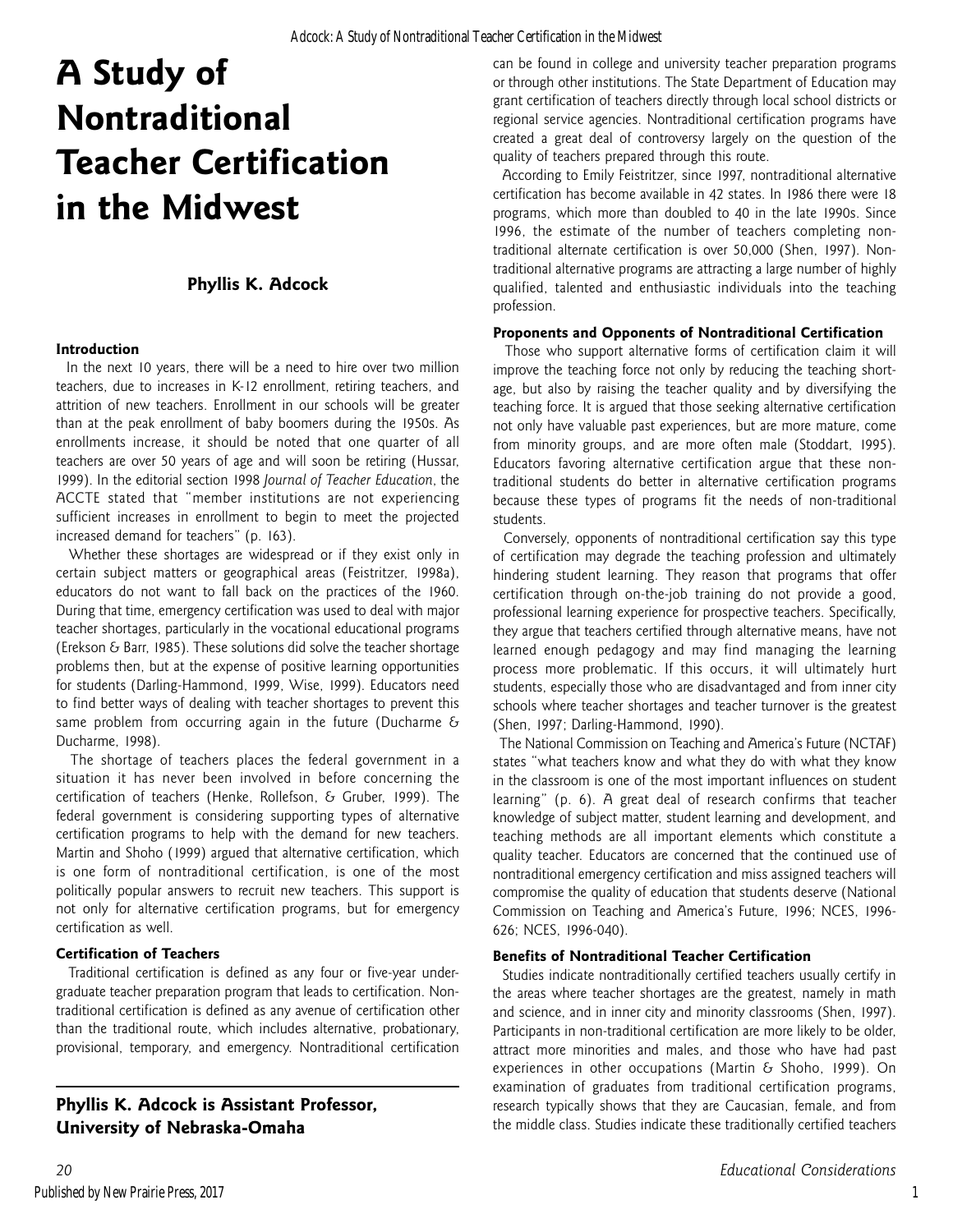usually desire to go back to the type of school they attended, which are usually suburban and middle class schools.

 Of the studies cited by Dial and Stevens, alternatively certified teachers had better GPAs than traditionally certified teachers, and regarding teacher efficacy and performance of first year teachers, there were no significant differences (Dial & Stevens, 1993). Dial and Stevens stated that alternatively certified teachers, in general, are more comfortable in teaching students who are more like themselves and come from similar backgrounds. If teachers go back to teach in schools which are like the communities they grew up in, then the nontraditional teacher may be a better for students of minority and urban backgrounds.

 McKibbin and Ray (1994) believe the purpose of developing nontraditional certification is not for replacement of the traditional certification programs, but nontraditional certification offers a way to expand the pool of qualified teachers with individuals who might not otherwise become teachers. The challenges that nontraditional programs, such as alternative certification, have is in addressing conditions such as improving instruction, addressing shortages, and placing qualified teachers in hard-to-staff schools. The benefit many nontraditional programs have is they are market sensitive and can be tailored to address the shortages where they exist.

 McKibbin and Ray rationalize that this type of "fast-track" preparation is not appropriate for all prospective teachers, but is suited for students who have spent their careers in learning-by-doing atmospheres. They state "There is no one right way to teach and there is no single teacher preparation program that addresses the particular needs of all individuals who want to enter the teaching profession" (McKibben and Ray, 1994, p. 205).

#### **Teacher Quality**

 Traditional and nontraditional certification mean different things to different people. Many nontraditional alternate certification programs are a substantial, rigorous teacher preparation programs (Miller, McKenna, & McKenna, 1998), and should then be looked on with more favor, because they are not programs that offer substandard certification such as emergency or temporary certification (Stoddart & Floden, 1995). Therefore teacher preparation programs, whether traditional or nontraditional should each be evaluated on its own merit (Dill, 1996). Stoddard defends many nontraditional programs not as a quick fix, but as an attempt to upgrade teaching standards already downgraded by teaching shortages. He goes on to say that nontraditional certification programs will help to reduce the need of emergency certification.

 Gary Fenstermacher suggests that analysis of reputable nontraditional teacher preparation programs may actually have a healthy impact on traditional forms of teacher preparation. Other education leaders suggest that nontraditional teacher certification programs should be viewed as experimental program design, which could eventually benefit the educational profession as a whole. With this perspective in mind, education has more to gain than lose, than viewing nontraditional programs as competition (Dill, 1996).

 Fenstermacher and many other leading teacher educators state there are few assessments on the value of any type of teacher education program on any large scale. Fenstermacher states in the absence of clear evidence of success of traditional teacher education, which would put it above any nontraditional teacher education program, why should the state not permit a quicker, simpler route to certification. As leaders of the NEA, AACTE, and Association of Teacher Educators (ATE)

state, "it looks like alternative certification is here to stay, so let's try to get those who control it to do a good job implementing it" (Fenstermacher, 1990, p 172).

 At the 1999 AACTE national meeting, Diane Murphy from Seattle University in her presentation "Scaffolding Professional Certification: Becoming a Professional", states the educational profession must get beyond the question whether one program is better than another, and insist that all programs should have as their goal a greater understanding of how curriculum and instruction is integrated into student learning.

 Teacher educators have expressed concern about types of nontraditional programs that focus on specific training and administrative methods and may give little attention to research or theory. It is suggested that programs that have a broader scope on how to teach, and use theory and research; and present a broader range of strategies to use in the classroom, prepare an individual to teach in different contexts. This approach is sounder whether found in traditional or nontraditional programs.

 One of the continuing debates in teacher education, centers on preparing teachers for the schools we have versus the schools we need (Darling-Hammond, 1999). Traditional certification programs seem to lean toward the preparation of teachers for the schools we need, whereas nontraditional certification programs seem to lean toward the preparation of teachers for the schools we have. By continuing to improve the different types of nontraditional teacher certification programs, and an overall improvement of traditional teacher certification programs, education may actually end up producing better teachers. If this is the case, then much of the controversy between traditional and nontraditional teacher certification programs may well have been worth it, and is that not what educational reform is all about?

#### **Purpose of the Research**

 This study looked at traditional and nontraditional certification of teachers in six mid-western states. The decision to use these states is based on the rationale that these states make up a region of the plains states, which represent a combination of traditional and nontraditional certification programs. Also, these states offer alternate programs classifications as defined by Feistritzer (1999, 1993), which represent seven out of the nine alternative classification categories which currently operate in America. This study provides a perspective on how some plains states are operationalizing traditional and nontraditional teacher certification programs.

#### **Methodology**

 A questionnaire was sent to teacher preparation programs in the six states, seeking information related to the types of certification, whether traditional or nontraditional and seeking information to clarify program guidelines. This information was analyzed to determine the entry requirements, and program components such as content, pedagogy, human development, and student teaching/internship experiences.

 A follow-up survey was conducted of graduates, from both traditional and nontraditional teacher preparation programs in each state. These graduates were selected by program directors as typical graduates from these teacher preparation programs. Each graduate was asked questions about their demographical background, the type of certification they hold, and their views of their preparedness to perform learning and teaching responsibilities in the classroom.

2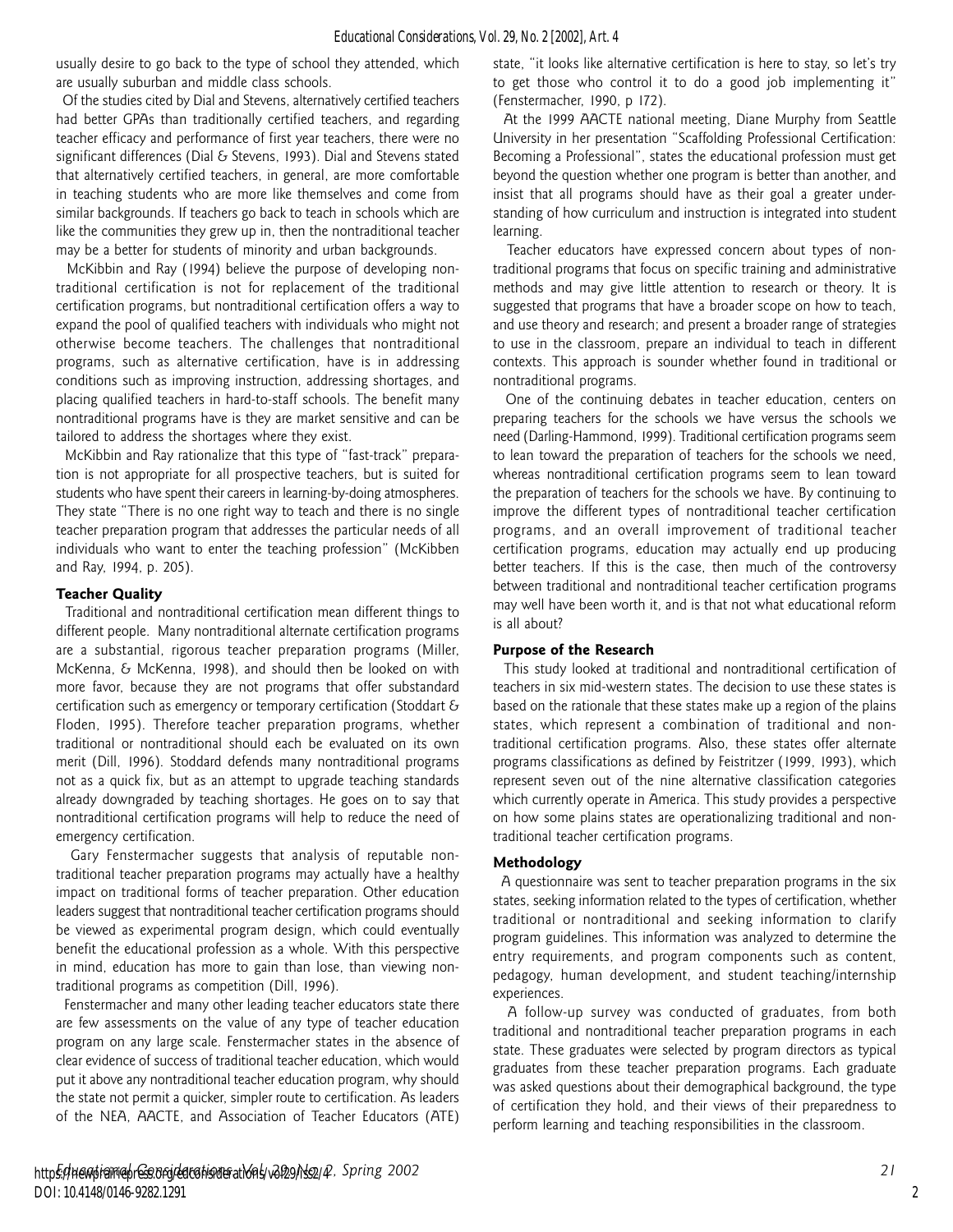#### **Teacher Preparation Programs**

 *Entry Requirements.* When reviewing the teacher preparation programs in these six midwestern states, the entry requirements of the teacher preparation programs were found to be similar in many ways. However, the general education requirements were higher for nontraditional programs, 83.3%, versus 16.5% for traditional programs. This is because nontraditional programs usually require a bachelor's degree in the candidate's teaching field, or that the preservice teacher can demonstrate a competency in that field. Conversely, traditional teaching preparation program entry requirements are higher for specific classes (92.3%) than in nontraditional programs (77.7%). For example, an institution may require 45 credit hours of specific academic courses before the student is allowed to enter the teacher preparation program, where in a nontraditional program the requirement is to have a bachelor's degree in their field. The fact that the nontraditional student often has a bachelor's degree in their teaching field, or has accumulated a number of college academic courses compared to the traditional student, could explain the lower percentage reported by nontraditional programs for specific classes.

 When looking at the minimum competency test, entry requirement a higher percentage was found for traditional programs (92.3%) compared to nontraditional programs (77.7%). Many nontraditional programs recruit students who are older, more mature, and who have had more life experience in the fields of math and science, than those in traditional programs, where traditional students are typically younger with less life experiences. It is possible the lower percentage of this requirement in nontraditional programs is based on the chosen fields of math and science along with life experiences, which have prepared these individuals to be competent in their fields, therefore minimum competency test scores are not required in some nontraditional programs. (See Table 1)

| Table 1<br><b>Teacher Preparation Program: Entry Requirements</b> |             |                                  |  |  |
|-------------------------------------------------------------------|-------------|----------------------------------|--|--|
| <b>Entry Requirements</b>                                         |             | 26 Traditional 18 Nontraditional |  |  |
| Minimum General Education                                         | 16(61.5%)   | 15(83.3%)                        |  |  |
| Minimum GPA                                                       | 26 (100.0%) | 18 (100.0%)                      |  |  |
| Minimum Test Scores                                               | 24 (92.3%)  | 14 (77.7%)                       |  |  |
| Specified Classes                                                 | 22 (84.6%)  | 14 (77.7%)                       |  |  |
| Portfolio                                                         | 8 (30.7%)   | 7(38.8%)                         |  |  |
| Field Experience                                                  | 15 (57.6%)  | $11(61.1\%)$                     |  |  |
| Letters of Recommendation                                         | 16(61.5%)   | $11(61.1\%)$                     |  |  |
| Teacher Candidate Interview                                       | 13 (50.0%)  | $7(38.8\%)$                      |  |  |

 *Program Components.* When reviewing components of the teacher preparation programs, the programs in those colleges or universities that offer only traditional programs and those that offer both traditional and nontraditional certification programs appear to be very similar. The major differences in the program components was found in human development courses (traditional 96.1%, nontraditional 77.7%); in student teaching (traditional 96.1%, nontraditional 83.3%); and in internships (traditional 42.3%, nontraditional 16.6%). These differences could be related to how programs, whether traditional or nontraditional, define these components. For example, human development classes are considered psychology classes in some institutions, and therefore the institution will not have a separate

requirement for a human development class, but rather for a psychology class.

 Looking at the differences in the program components of student teaching and internship, how institutions define these components could also explain the differences in the percentages of these components in the various programs. For example, at one university, the teacher preparation program has both student teaching and internship. At another university there is a student teaching component but not an internship component. Some will argue that it is the length of the time spent in the classroom that defines student teaching or internships. Again I use these same two universities for examples. The student teaching component is 6 weeks at the first university and 16 weeks at the second university; however the first university has an added 12-week internship. Both of these programs are classified as traditional, however the classroom experience is different at the two schools. (See Table 2)

| Table 2<br><b>Teacher Program Preparation: Program Components</b> |                |                   |  |  |
|-------------------------------------------------------------------|----------------|-------------------|--|--|
| Program Components                                                | 26 Traditional | 18 Nontraditional |  |  |
| Content Courses                                                   | 22 (84.6%)     | 15(83.3%)         |  |  |
| Pedagogy Courses                                                  | 22 (84.6%)     | 15(83.3%)         |  |  |
| Human Development                                                 |                |                   |  |  |
| Courses                                                           | 25 (96.1%)     | 14 (77.7%)        |  |  |
| Student Teaching                                                  | 25 (96.1%)     | 15 (83.3%)        |  |  |
| Internship                                                        | 11(42.3%)      | $2(11.1\%)$       |  |  |
| Induction                                                         | 4 (15.3%)      | $2(11.1\%)$       |  |  |
| Mentoring                                                         | $2(7.6\%)$     | 1(5.5%)           |  |  |

 *Certification Type.* As was expected, traditional programs reported 100% of standard certification, however nontraditional programs also reported 100% in standard certification. This is because nontraditional certification is viewed as "standard" or "regular" certification, although an alternate route to full certification is followed. The percentage for alternative certification reveals the greatest difference (traditional 0%, nontraditional 72%) which is understandable since traditional programs do not offer alternative certification and the nontraditional programs would be likely to have the highest percentage in alternate certification. On provisional, probationary, temporary and emergency certification, the percentages are much lower for both traditional and nontraditional, with traditional having the lower percentages of these certification types. Provisional, probationary, temporary and emergency certification usually indicates conditions exist to being certified.

 A great deal of the literature defines provisional and probationary in similar ways. Basically, these two terms apply to a condition of certification that is ongoing and can be fulfilled by meeting basic requirements of teaching experience or specific class requirements, which could elevate the provisional or probationary status to standard certification after the requirement is met. Temporary and emergency certification are granted on a timed basis, usually for a period of one year, until the requirements can be met to elevate the certification status to provisional, probationary, or standard certification. For example, because of severe shortages, a person with a degree in biology may be given certification by the state to teach biology in the high school. However during that year the teacher must begin work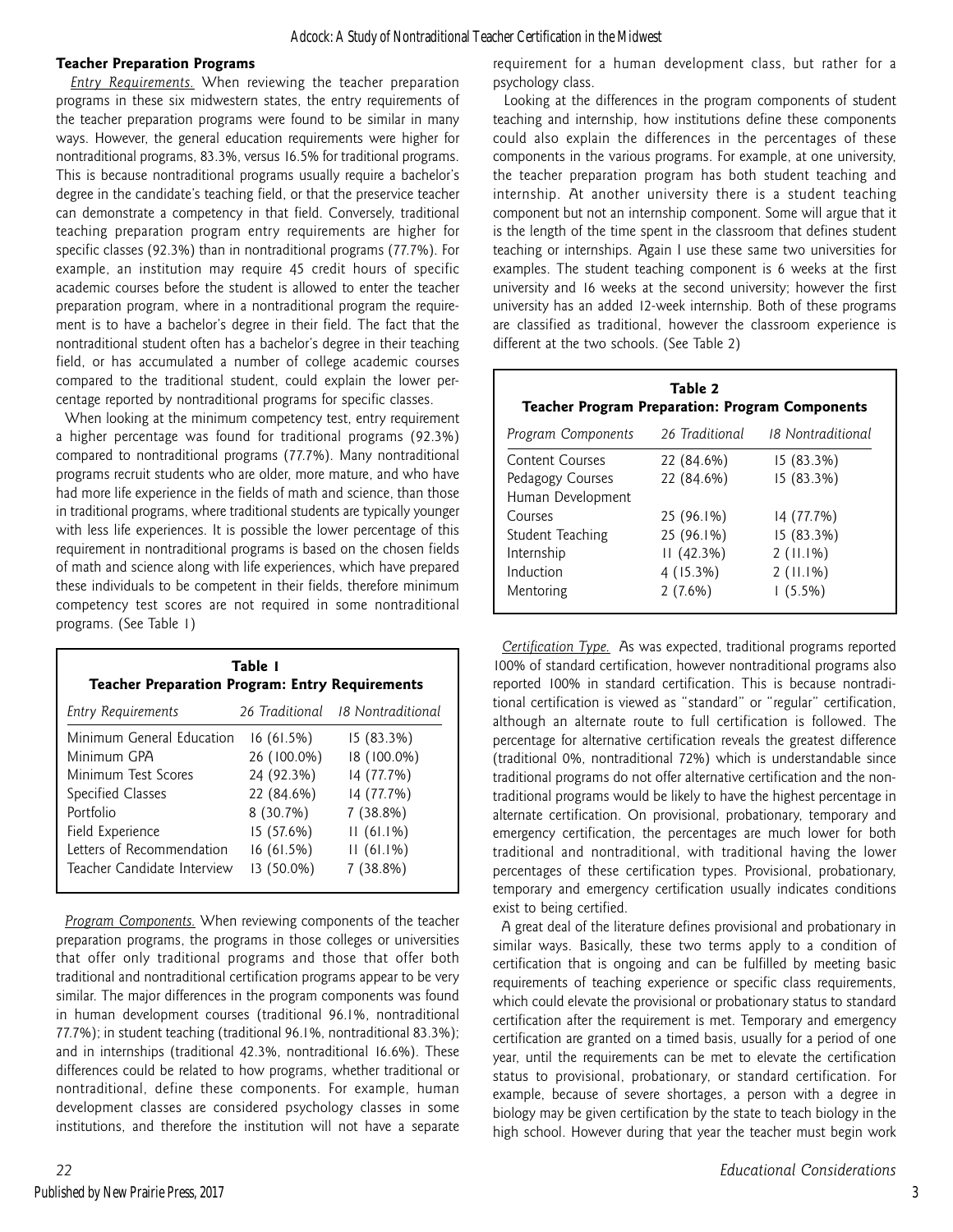on or be accepted into a teacher preparation program in which he or she will eventually be fully certified to teach biology.

#### **Graduates' Sense of Preparedness**

 When considering the individual variables of the sense of preparedness of the graduates from the traditional and nontraditional teacher preparation programs, there was no significant difference found except for the variable of communication with colleagues. Even though the difference was slight, it indicates that those coming from nontraditional programs felt they were better prepared to communicate with colleagues than the graduates from traditional programs, which was noted in an earlier study by Manos and Kasambria (1998). They suggest the difference may be due to the more mature, experienced and usually older student found in nontraditional programs.

 In reviewing the combined likert-scale questions regarding the teachers' sense of preparedness, there was no significant difference in the responses of teachers from traditional and nontraditional programs when considering the variables of gender and level of schooling taught. Although some might be tempted to suggest that this lack of difference suggest that there are no substantive differences in traditional or nontraditional programs, there are further issues to consider here. One should look at how each program is designed and the typical student who enters these different programs, regardless of whether these programs are traditional or non traditional, the quality of a teacher preparation program should be determined on an individual basis (Zeichner, 1999). According to Linda Darling-Hammond, the difference between the two types of programs may support the argument that most nontraditional alternative certification programs are actually an alternate route to a sound teacher education program that completely prepares the teacher for the classroom. (See Table 3)

| Table 3<br>t-Test for Equality of Means      |    |          |      |  |  |
|----------------------------------------------|----|----------|------|--|--|
| Variable                                     | df | t        | p    |  |  |
| Classroom                                    |    |          |      |  |  |
| management                                   | 79 | $-305$   | .761 |  |  |
| New teaching methods                         | 79 | $-1.006$ | .317 |  |  |
| Design curriculum<br>$\epsilon$ lesson plans | 79 | $-1.869$ | .067 |  |  |
| Implementing curriculum<br>$\xi$ standards   | 79 | $-968$   | .336 |  |  |
| Integrating technology                       | 79 | $-.042$  | .967 |  |  |
| Student performance<br>assessment            | 79 | $-1.247$ | .216 |  |  |
| Maintaining discipline                       | 79 | $-.066$  | .947 |  |  |
| Working withcolleagues                       | 79 | $-2.042$ | .044 |  |  |
| Communicating<br>with parents                | 79 | $-.295$  | .769 |  |  |
| Addressing diversity                         | 52 | $-.052$  | .959 |  |  |
| Addressing disabilities                      | 43 | $-.473$  | .639 |  |  |

 Where research assessments in education, such as surveys and interviews are used, the questions asked and the responses given can sometimes be confusing. Added to these typical communication problems is that fact that many different people, including teacher preparation program departments, educational leaders in the field, and state departments of education may not use the same terminology, or agree on how teacher education programs should be structured. This is what makes research on teacher preparation difficult because of the lack of consistency in terminology and standards used in the many varieties of programs that exist. In an editorial in the 1991 *Journal of Teacher Education*, a statement made from a political perspective suggests that diversity of thought concerning teaching effectiveness is based on a lack of consensus about the nature of effective teacher education. It is precisely these disagreements about the nature of effective teacher education, among educators, which contributes to the public perception that teacher education can be sidestepped without an adverse effect on student.

#### **Implications of the Study**

 Even though many policymakers do not realize the complexity of recruiting, preparing and retaining teachers, teacher preparation programs, whether traditional or nontraditional, need to be assessed individually and locally because of the great variety of state and local programs and contexts (Zumwalt, 1996). Those who have a stake in teacher education need to determine the difference between dressed up emergency certification programs and nontraditional certification programs which fully prepare the teacher to meet their classroom responsibilities. By determining the levels of certification of nontraditional teacher preparation programs, we may have a better assurance of producing quality teachers for the classroom.

 The focus of this study was to determine the types of teacher preparation programs found in six Midwestern states and the sense of preparedness the teachers had who came from these programs. Since it was revealed in this study both traditional and nontraditional programs appear similar, and their graduates are similar in their sense of preparedness, maybe the issue of comparing traditional and nontraditional programs is moot. What might be time better spent is in looking at teacher preparation programs as a whole and what makes a quality program. As stated earlier, there are quality programs and struggling programs, that are traditional as well as nontraditional.

 Whether or not teachers complete a traditional or nontraditional teacher preparation program, quality teachers who are ready to fulfill their role are needed. As Linda Darling-Hammond suggests, quality teachers will go beyond the standards and regulations of boards and institutions seeking the effects of their teaching on student learning (Darling-Hammond, 1998b). Teacher educators need to question whether it is the type of certification or something else altogether, which determines whether a teacher will be a quality teacher who is reflective, and a critical thinker, that will help their students to be more productive learners.

4